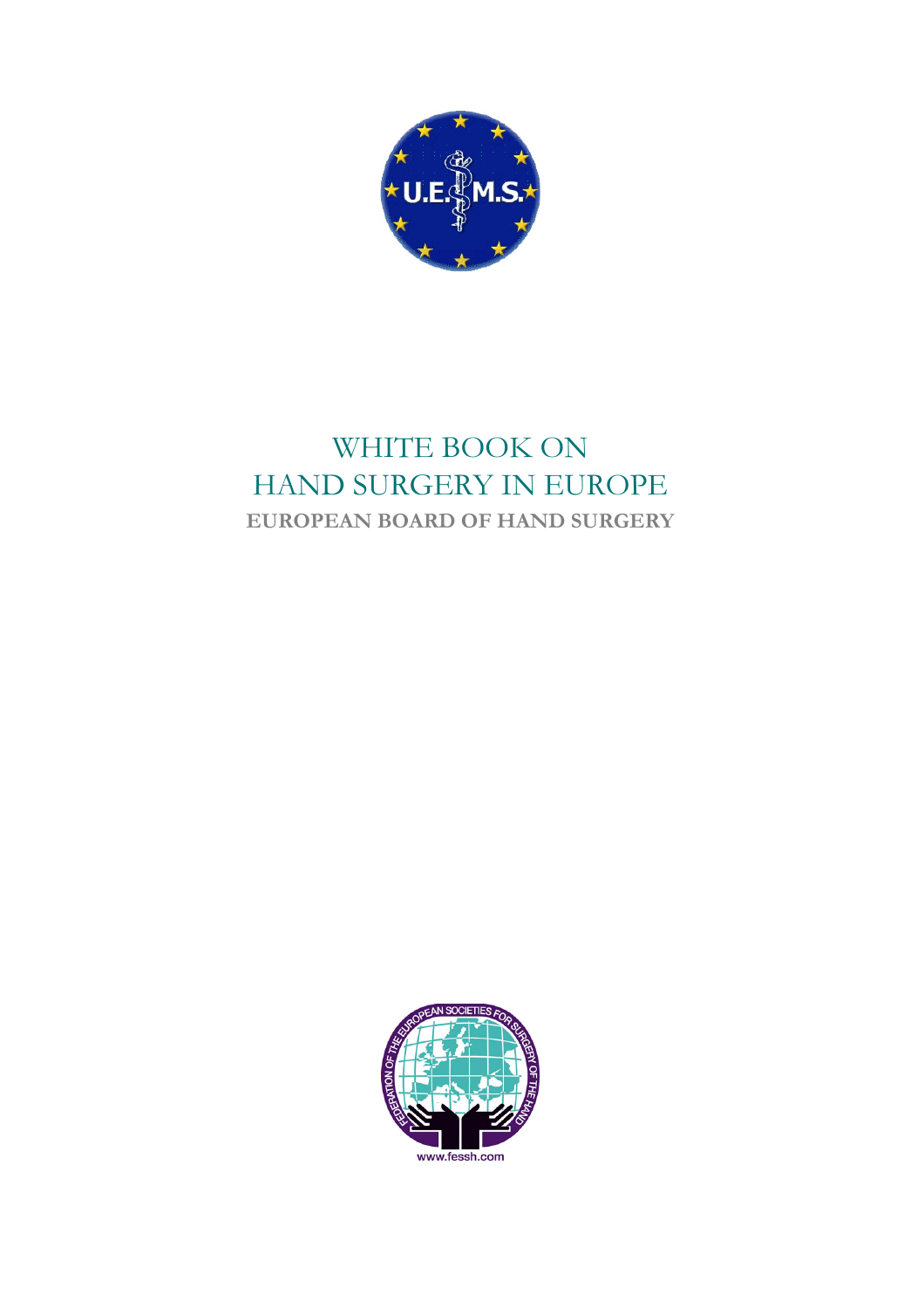# WHITE BOOK ON HAND SURGERY IN EUROPE

produced by the European Board of Hand Surgery – EBHS

# 1.1 What is hand surgery?

Hand surgery is the field of medicine that deals with problems of the hand and wrist, whether of congenital, traumatic, degenerative, inflammatory or tumoral origin. The aim is to restore the function of the hand, which should be regarded as the key organ of prehension and sensibility. In this context, hand surgeons are also involved with complex problems of the whole upper extremity, including lesions of the peripheral nerves and the brachial plexus. Hand surgeons are also involved in the restoration of prehension in cases of tetraplegia and spasticity. Because of their special expertise, hand surgeons are also frequently involved in the repair of lower extremity nerve lesions.

# 1.2 The scope of hand surgery

The scope of hand surgery is broad and requires a wide range of diverse operative skills necessary to diagnose and treat, conservatively or surgically, hand and pertinent upper extremity and peripheral nerves affections.

The hand surgeon masters microsurgery as well as orthopaedic and plastic surgery techniques, as applied to the complex and delicate anatomy of the hand and upper limb. Hand Surgery considers also the cosmetic aspects of the reconstruction of the hand. A close cooperation with other specialists is required, including orthopaedic and trauma surgeons, plastic surgeons, radiologists, paediatric surgeons, rheumatologists, anaesthetists, specialized physiotherapists, occupational therapists and other paramedics for rehabilitation, orthotics and prosthetics.

The treatment of a lesion of the hand/upper extremity in the earliest phase by a surgeon trained in hand surgery offers the patient the best chances of early and best recovery, and also reduces the costs related to the disability and time-off work for society. This is particularly true for the hand traumas, which are particularly frequent.

This book is made by cooperation of the specialist sections of UEMS, which deal with the education and qualification in hand surgery in EU countries, and FESSH in order to set the minimal requirements for a surgeon, who treats the complex problems of the hand. The UEMS Council has endorsed it in Prague, October 9, 2010.

# 2.0 Training and Qualification in hand surgery

Qualification in hand surgery is based on the clinical and surgical training received after basic accreditation in plastic or orthopaedic surgery in the majority of European countries. In some countries qualification is also possible through general, paediatric or trauma surgery; a separate specialty of hand surgery exists only in a few countries of Europe.

Training includes theoretical and clinical activities. The trainee should be exposed to the following conditions:

- Anatomy of hand and upper limb.
- **Physiology of muscle, tendon, nerve and joints, blood perfusion and bone metabolism.**
- Conservative treatments of hand disorders including post injury pain syndromes
- Operative surgery, including micro-surgical techniques
- Rehabilitation and functional splinting

In addition, a certified training course in microsurgery on laboratory animals should be included in the curriculum.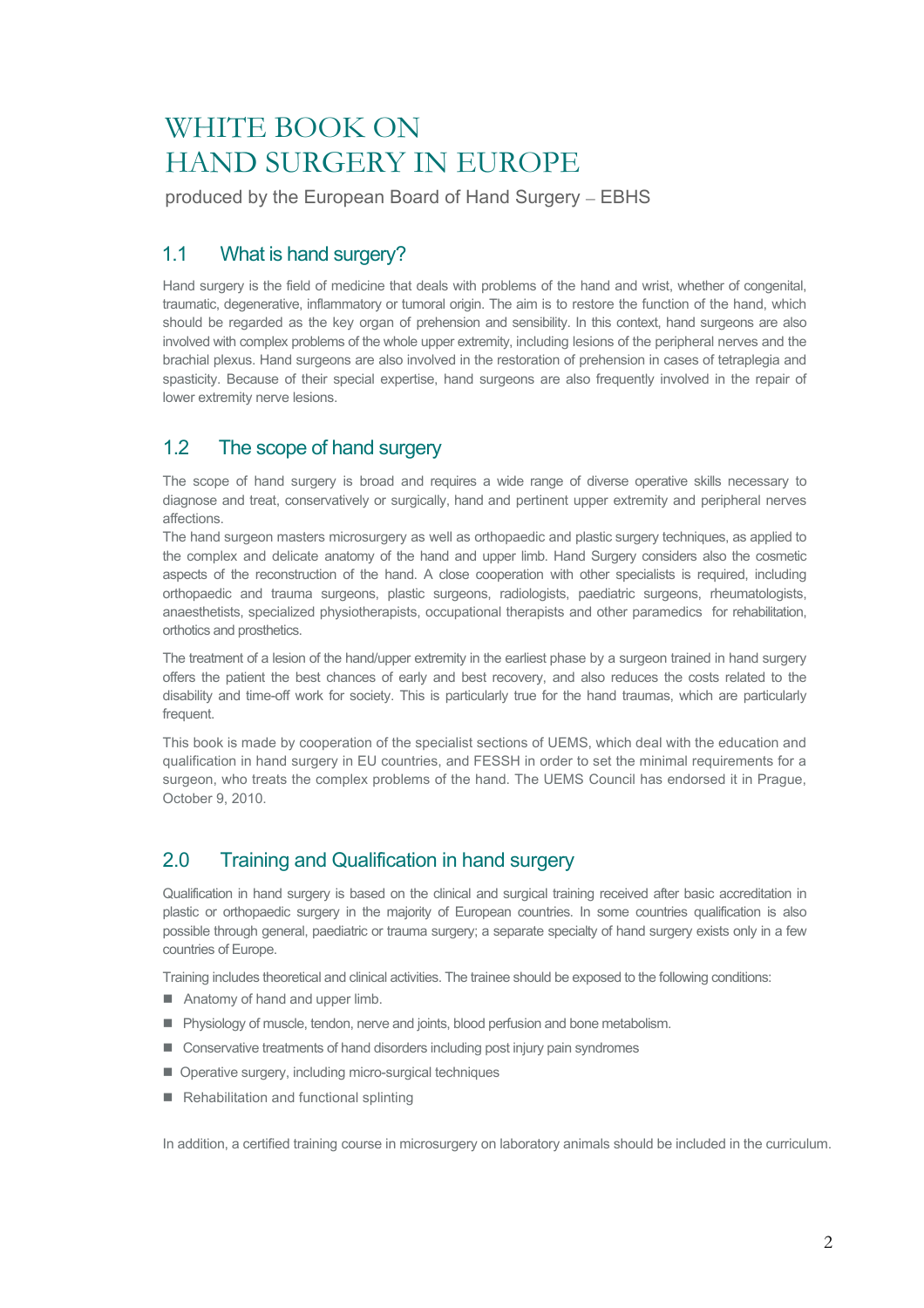# 2.1 Certification: European Diploma Examination

According to the bylaws of EU, qualification in Hand Surgery is certified nationally by the local authorities. The "European Diploma in Hand Surgery" is not a prerequisite to practice Hand Surgery: it is an added qualification and attests the European standard of the surgeon's skill and knowledge. It is released by the European Board of Hand Surgery; provider is the Federation of the European Societies for Surgery of the Hand.

Strict conditions are required to obtain the qualification certified by the Diploma. The candidate is required to report academic records and training posts held and provide proof of a significant number of operations as operator or first assistant. Because of the differences in training which exist in different parts of Europe, different sets of criteria will have to be utilized according to the prevailing pattern of training in the candidate's own country.

- a. In countries where training in hand surgery follows accreditation in Orthopaedic or Plastic Surgery, one year's training with 100% exposure to hand surgery in an accredited centre is sufficient for the Diploma Examination.
- b. In countries where training in hand surgery follows accreditation in a major surgical specialty other than Orthopaedic or Plastic Surgery, two years' training in an accredited centre with 100% exposure is required, and at least one year before this time must have been spent in either the specialty of Orthopaedic or Plastic Surgery.
- c. Candidates from countries in which hand surgery is already a separate specialty in its own right, may take the European Diploma Examination without further training provided that:
	- I. Their general background training (minimum duration 2 years) has incorporated exposure to orthopaedic and/or plastic surgery for at least one year.
	- II. Their specialty in Hand Surgery has been for a minimum of three years in an accredited centre with exposure to both orthopaedic and plastic surgery techniques, including microsurgery.
	- III. They have achieved accreditation in hand surgery in their own countries.

A countersigned logbook indicating performed and assisted operations, academic records and training posts held is also required. The logbook contains 14 subsets, including tendon, joint surgery, replantations and congenital conditions and has a guide to the recommended number of required operations. The candidate should prove a significant number of operations as operator or first assistant. If possible, the training must be done in an accredited hand surgery training center or, at least, under the supervision of an experienced hand surgeon. At this moment the accreditation of hand surgery training centres is based on the proposals made by national societies. It is also expected that the candidates pursue a scientific activity. The candidates should also have a recommendation from his/her national society for surgery of the hand. If the candidate fulfils the above requirements he may take the European Examination.

The examination is open, not only to hand surgeons from European member countries, but also to anyone who fulfils the above requirements and desires to participate and receive certification in this specific competency, in conformity with European standards.

The European Board Examination in Hand Surgery (EBHS) is intended both as a quality mark, and to help in the harmonisation of standards in EU and UEMS member countries. The European Board examination is not an alternative to a national examination, where one exists. Passing the EBHS Examination does not give the right to work in a member country of the EU. Such rights are granted by the National Authority in each country.

The Diploma Examination is annually organized by of the European Board of Hand Surgery and usually takes place at the site of the Congress of the Federation of European Societies for Surgery of the Hand, two days prior to the event, with the participation of 10-15 volunteer examiners invited from the countries of the examinees, with the idea of providing at least one examiner for each candidate speaking the same native language. The examiners are proposed by the national societies. The format of the examination is a multiple choice questions elimination test, followed by two 40 minute oral examinations conducted by two examiners. The chairman of the Examination Committee and two supervisors survey the flow of the examination to provide feedback for following examinations. The main topics covered in the orals are trauma, general reconstructive surgery and other topics, like systemic diseases, arthritis, Dupuytren, tumours and congenital malformations. The official language of the exam is English.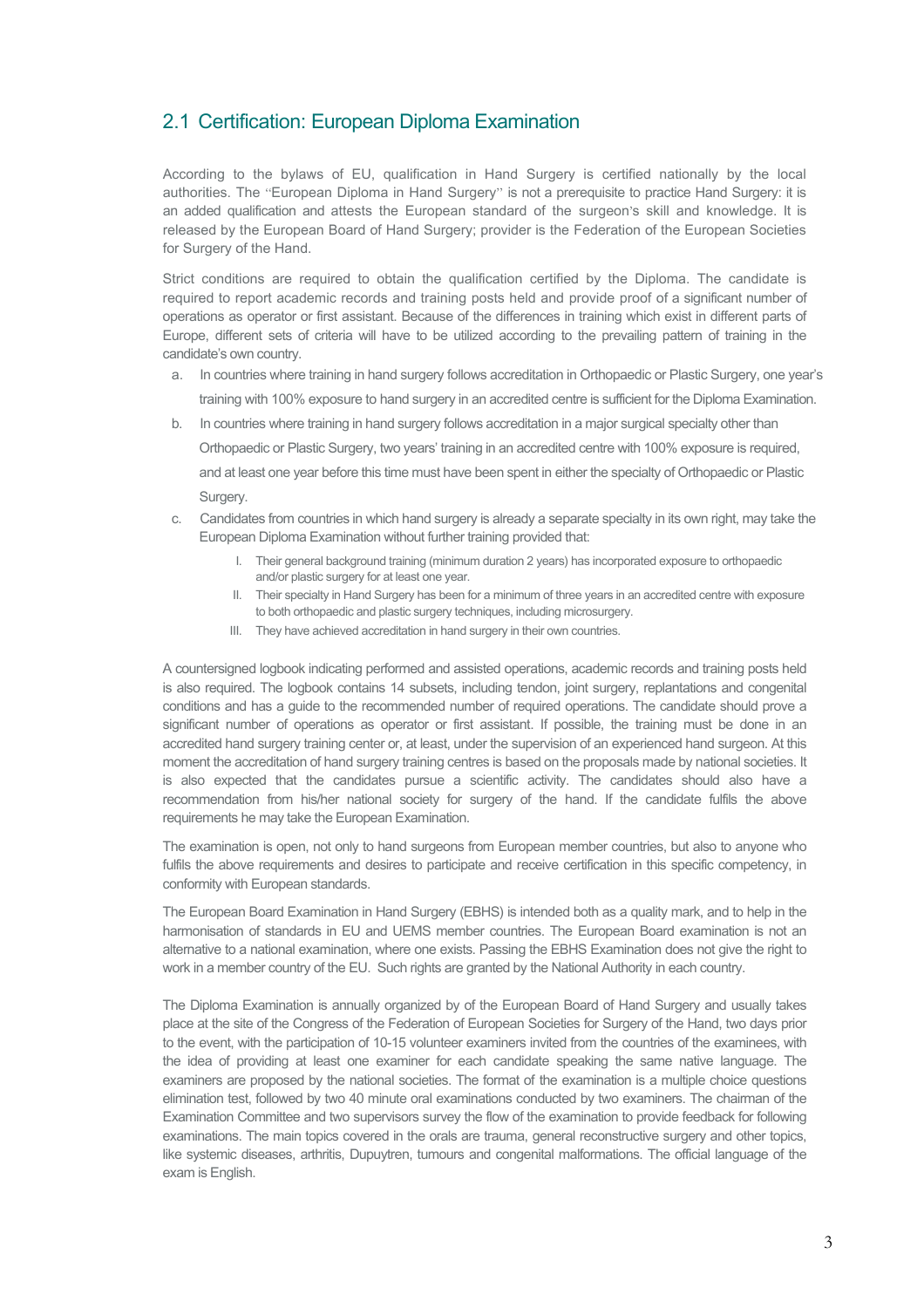#### 3.0 Hand surgery in Europe

European hand surgeons are represented by national societies consolidated in the Federation of European Societies for Surgery of the Hand (FESSH). At a political level they are represented through the European Board of Hand Surgery (EBHS).

The Federation was established in 1990 as an association of European national societies for surgery of the hand, to represent these societies and their members at a supranational level, to rationalize and unify education and training in hand surgery while promoting uniformity among the different countries of Europe, to set a qualification standard for the practice of hand surgery within the Council of Europe, to improve the indications for hand surgery for the benefit of the patients, to define the highest standards for treatment of hand pathologies, and to implement and sustain study and research.

At present FESSH represents 24 national hand societies (there is no national society in Europe which is not a member of the Federation) formed by over 4,200 surgeons, whose main interest is hand surgery. The Federation is officially represented by its Secretary General. The Council comprises ten members: the Secretary General, the Treasurer, the Chairmen of the Committees for Examination, Training, Research, Internet, Hand Trauma, Journal of Hand Surgery, European Accreditation and an Historian.

The FESSH Examination Committee provides for the yearly organization of the European Board of Hand Surgery Diploma Examination. Two delegates from each UEMS Section actively involved in the activities of the European Board act as contributors to the organization of the European Board Examination. The applicants are selected by reviewing the documents submitted, the preparation of the MCQs for the written examination are provided and the oral sessions are organized; these are held by a group of examiners, mainly invited from the countries of the examinees. The first Diploma Examination was held in Paris in 1996.

The Training Committee aims to stimulate, assist and foster training in Hand Surgery in Europe amongst young surgeons, as well as established ones. The European Federation offers through its website a database of centres in Europe that provide training in all or in particular aspects of hand surgery. There, young surgeons can find details of the centre for training, fellowships or research. The centres offering these opportunities can upload onto the database details of the type of experience offered, funding and contact information. This committee, through a web-based application form, also administers the Training and Travelling Awards. Every year 8 awards, currently funded at 2000 Euros each, are given to surgeons from a member society to visit other Hand Centres with the purpose of furthering their knowledge of Hand Surgery. The Training Committee is developing a Medical Student Bursary to inspire ambitions to become a Hand Surgeon.

The Federation of European Societies for Surgery of the Hand promotes scientifically sound basic and clinical research studies in hand surgery. As an example, the Research Committee has promoted activities focused on reconstructive hand surgery in tetraplegia, by organising an internet-based survey directed towards patients living with tetraplegia in Europe, several dedicated courses in tendon transfer surgery, and by organising a 3-month fellowship in reconstructive hand surgery in tetraplegia.

Complex traumatic lesions of the hand represent a substantial chapter in hand surgery. Optimal management of these traumas requires specific individual skills of the surgeons (microsurgery, replantation surgery) and a specific organisation of the centres (permanent availability). For this reason the Hand Trauma Committee is currently identifying and mapping these centres throughout Europe.

The Journal of Hand Surgery, European Volume is the official journal of the Federation, and includes not only contributions by European authors, but also any noteworthy paper written by hand surgeons, from any country, which chooses to publish in the Journal.

Finally, the Federation of European Societies for Surgery of the Hand works on the history of hand surgery in Europe, especially reviewing research and advances made by European hand surgeons and collecting meaningful pertinent documents. The history of the Federation of European Societies for Surgery of the Hand may be found in an article published by S. Hovius in the Journal of Hand Surgery in 2002, as well as in the attached document and on the FESSH website (http://www.fessh.com).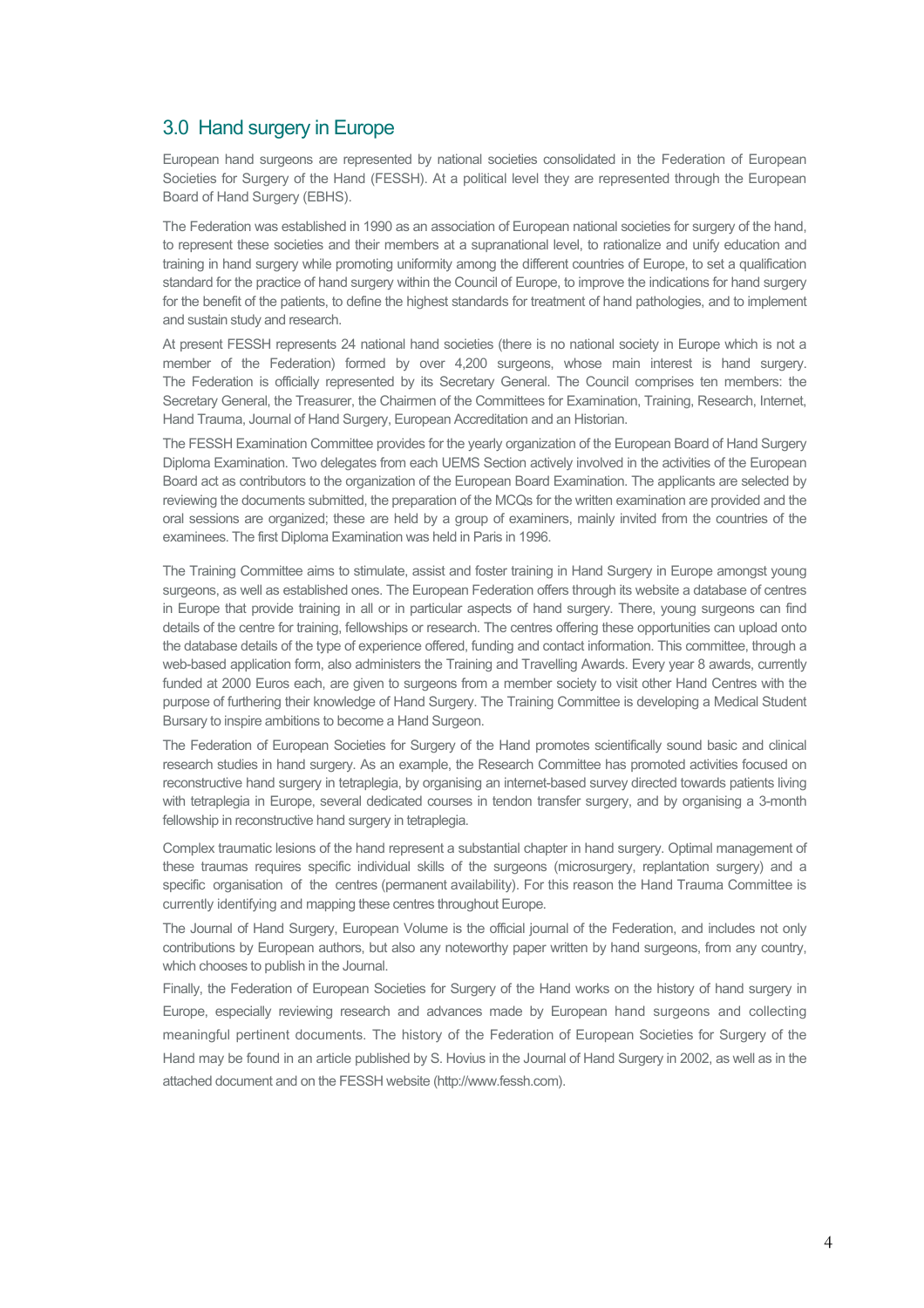## 3.1 Congress and Courses in Hand surgery in Europe

The Federation of European Societies of Surgery of the Hand organises a congress each year. At each congress there is an Instructional Course in Hand Surgery. The lectures are published as a book, distributed at the time of the course. An independent Scientific Committee judges the anonymous abstracts of the free papers submitted for presentation.

If possible, the meetings are organised in conjunction with the European Federation of Societies for Hand Therapists. The attendance at the meetings so far has ranged from 400 to over 1,000 registrants. In addition to its annual congress, the Federation of European Societies for Surgery of the Hand organises Basic Hand Surgery Courses in Eastern European Countries (three in the last five years).

Education is also provided by national hand surgery societies from yearly national meetings, local and regional meetings, instructional courses ((Austria, Belgium, Finland, France, Germany, Hungary, Italy, Netherlands, Norway, Poland, Rumania, Spain, Sweden, Turkey, UK) and formal lectures, research presentation and informal discussion.

The FESSH congress is granted European CME credits by the European Accreditation Council for Continuing Medical Education (EACCME).

# 4.0 Multidisciplinary Joint Committee (MJC) on Hand Surgery

The Multidisciplinary Joint Committee on Hand Surgery is a committee of the Union Européenne des Medecins Specialistes (UEMS), whose main task is to promote the harmonization of Hand Surgical education and training in EU countries. It was established in 1999 by the initiation of UEMS Surgical Section, and all Sections interested in Hand Surgery are invited to join. The Federation of European Societies for Surgery of the Hand reported its interest for collaboration. The disciplines, in which hand surgery is closely linked, and which were interested in joining the Committee by their representatives were General Surgery, Orthopaedic and Trauma Surgery, Plastic Surgery, Paediatric surgery. The function of the committee was activated no earlier than 2008, when the first meeting with representatives of UEMS and FESSH took place on January 26, 2008 in Brussels, after which regular meetings have been organised.

# 4.1 European Board of Hand Surgery (EBHS)

The European Board of Hand Surgery (EBHS), formed by the MJC on Hand Surgery and the European Federation of the Societies of Hand Surgery (FESSH), was initiated in 2010 and endorsed by the UEMS Council in Prague, October 9, 2010.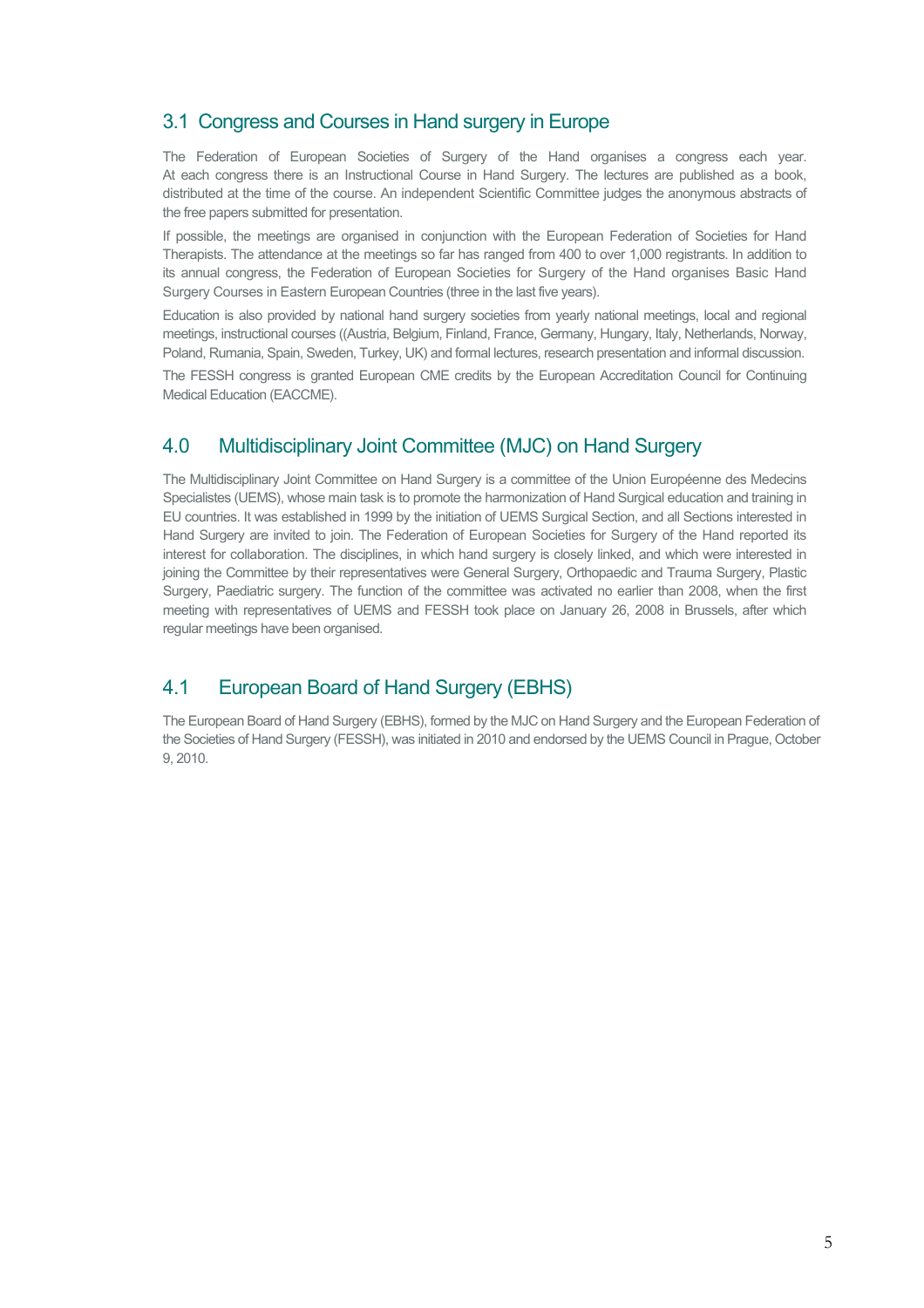# EUROPEAN CURRICULUM FOR HAND SURGERY

|    | 1. PREFACE<br>1.1 Particular Qualification<br>1.2 Purpose of a Curriculum for Hand Surgery in Europe                                                                                                                                                                                                                                                                                                                                                                                                                                                     | 7<br>7<br>7                                                                                                            |
|----|----------------------------------------------------------------------------------------------------------------------------------------------------------------------------------------------------------------------------------------------------------------------------------------------------------------------------------------------------------------------------------------------------------------------------------------------------------------------------------------------------------------------------------------------------------|------------------------------------------------------------------------------------------------------------------------|
|    | 2. INTRODUCTION<br>2.1 Learning resources<br>2.1.1 Clinical Experience<br>2.1.2 Fellowships<br>2.1.3 Reading<br>2.1.4 Meetings<br>2.1.5 Tutorials<br>2.2 Learning Outcomes<br>2.3 Assessment<br>2.3.1 Ongoing work-based assessment<br>2.3.2 Formal Examination<br>2.3.3 Other Tests                                                                                                                                                                                                                                                                     | 7<br>7<br>7<br>7<br>8<br>8<br>8<br>8<br>9<br>9<br>$\hbox{${\cal G}$}$<br>9                                             |
| 3. | CORE COMPETENCIES OF THE EUROPEAN HAND SURGEON<br>3.1 Knowledge and Understanding<br>3.1.1 Basic Science<br>3.1.2 Principles of Hand Surgery<br><b>3.2 Practical Skills</b><br>3.2.1 Requirements<br>3.2.2 List of procedures<br>3.3 Intellectual Skills<br>3.3.1 Education<br>3.3.2 Research<br>3.3.3 Audit<br>3.3.4 Teaching<br>3.4 Personal Qualities<br>3.4.1 Team work<br>3.4.2 Delegation<br>3.4.3 Time Management and Stress Management<br>3.4.4 Referral<br>3.5 Other Skills<br>3.5.1 Consent<br>3.5.2 Documentation<br>3.5.3 Service Management | 9<br>9<br>9<br>9<br>10<br>10<br>10<br>11<br>11<br>11<br>12<br>12<br>12<br>12<br>12<br>12<br>12<br>12<br>12<br>12<br>12 |
|    | 4. STRUCTURE OF TRAINING OF EUROPEAN HAND SURGEONS<br>4.1 Routes into Hand Surgery<br>4.2 Assessment<br>4.2.1 Formative assessment<br>4.2.2 Summative assessment<br>4.3 Certification in Hand Surgery<br>4.3.1 European Board of Hand Surgery Diploma<br>4.3.2 Recognition of Hand Surgery and National Diplomas<br>4.4 Trainers<br>4.5 Training Centres<br>4.6 Trainees<br>4.6.1 Personal responsibility<br>4.6.2 Logbook                                                                                                                               | 13<br>13<br>13<br>13<br>13<br>13<br>13<br>14<br>15<br>15<br>16<br>16<br>16                                             |
|    | 5. FUTURE DEVELOPMENTS<br>5.1 Fellowship and Training Post Directory<br>5.2 Hand Trauma Centres<br>5.3 Joint Registry<br>5.4 Hand Surgery Training Centres<br>5.5 Continuing Professional Development                                                                                                                                                                                                                                                                                                                                                    | 16<br>16<br>16<br>16<br>16<br>16                                                                                       |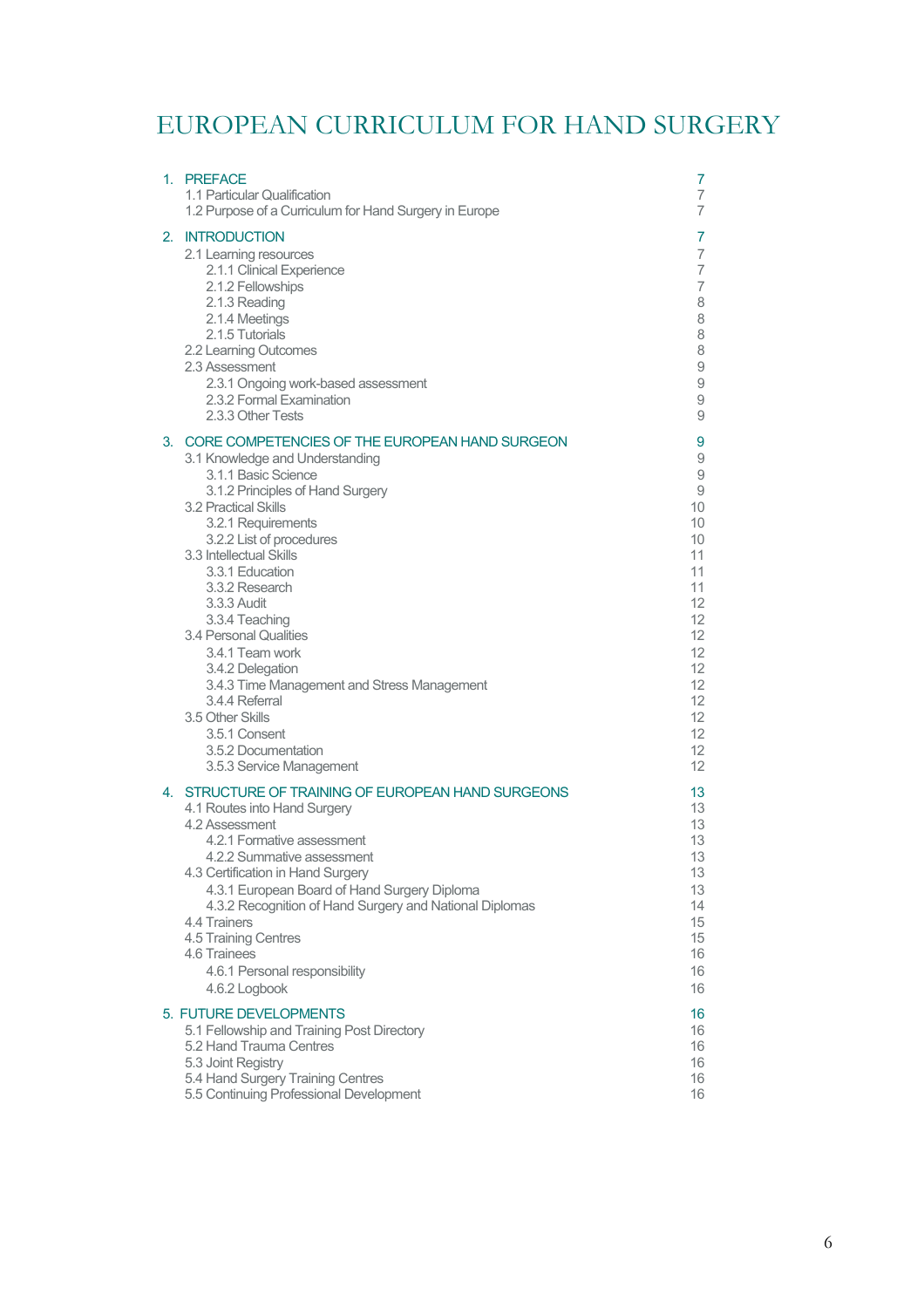## 1. PREFACE

## 1.1 Particular qualification

Hand Surgery has developed into a particular qualification with practitioners derived from orthopaedic surgery, plastic surgery, general surgery and occasionally other disciplines such as trauma surgery, paediatric surgery and emergency medicine. The term Hand Surgery includes conditions of the hand and wrist and peripheral nerves, including the brachial plexus (primary and secondary surgery).

In Europe, different countries have different training programmes and thus different emphasis on the requirements for becoming a Hand Surgeon. In Finland, Hand Surgery is regarded as a separate speciality with training in Hand Surgery undertaken without prior Orthopaedic or Plastic surgical training. In some countries (e.g. Germany, Hungary, Sweden) Hand Surgery is a particular qualification with practitioners formally trained in Hand Surgery following training in Orthopaedics, Plastics and General Surgery. In some countries (Turkey, UK) Hand Surgery is a separate speciality in some centres and part of plastic surgery or orthopaedic surgery in others. In other countries, (Austria, Belgium, France, Italy, Netherlands, Norway, Poland, Portugal, Rumania, Russia, Slovakia, Spain) Hand Surgery is a particular qualification professed by an Orthopaedic, a Plastic or a General surgeon.

Within countries, there are some hospitals with separate hand/peripheral nerve surgery units and others, which manage hand conditions within the orthopaedic or plastic surgery department. Even within Hand Surgery, there are sub-specialities such as brachial plexus, congenital differences, micro-vascular surgery and complex wrist reconstruction.

In Europe, different countries have different training programmes and thus different emphasis on the requirements for becoming a Hand Surgeon. In section 4.3.2 of this document, the current status of Hand Surgery in each member country is described. In only one country (Finland) Hand Surgery is a separate speciality from the start of surgical training onwards; in some countries it is a particular qualification after previous training in Orthopaedics, Plastics or General Surgery followed by specific training and examination in hand Surgery. In some countries Hand Surgery is a self-professed speciality without formal training or examination. This is a developing picture; there is likely to be a trend towards specific training and examination.

# 2. INTRODUCTION

## 2.1 Learning resources

The trainee in Hand Surgery has many learning resources available

# 2.1.1 Clinical Experience

Trainees will learn from their present employment post by observation, supervised operating, discussion. This apprenticeship is a crucial part of surgical training.

## 2.1.2 Fellowships

Further training is gained from a Hand Fellowship. This provides concentrated experience, not diluted by general orthopaedic or plastic surgical duties. Some Fellowships provide very specialised training within Hand Surgery depending on the practice and reputation of the Consultant to whom the Fellow is attached.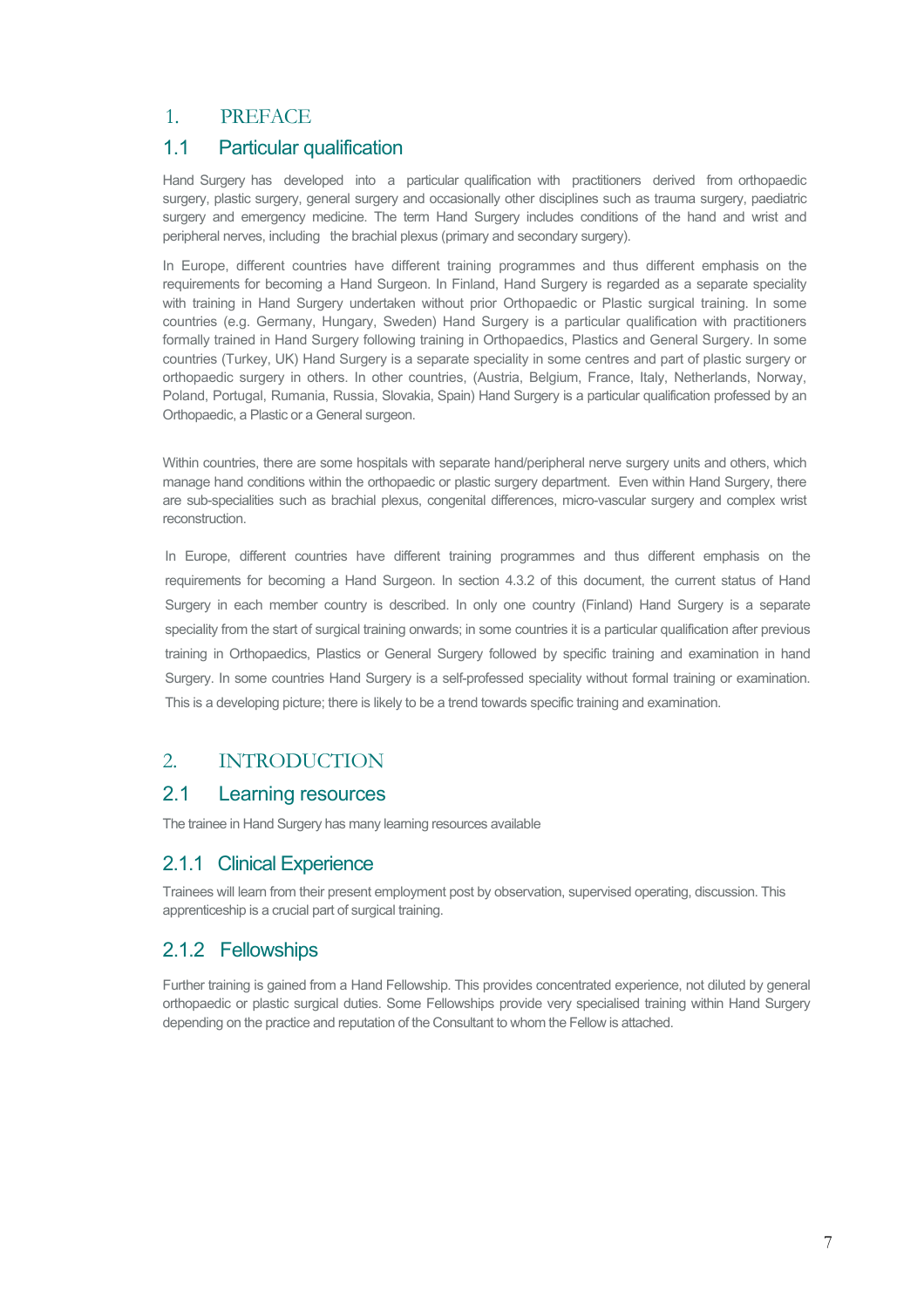Fellowships are available in Europe; FESSH intends to develop a European Fellowship Directory. Overseas Fellowships are also available across the world, which offer excellent experience.

Observerships are also available, in which the trainee can visit a centre with a particular reputation or expertise, to learn by observation rather than practical involvement in patient care. Constraints on salary, time and medical registration make short observerships a valuable

Funding is available for some fellowships. FESSH offers Training Award and Senior Travel Awards. National Societies also offer support (see individual Society websites).

## 2.1.3 Reading

2.1.3.1 Journals

- •Journal of Hand Surgery, European Volume
- •Journal of Hand Surgery (American)
- •Chirurgie de la Main (France)
- •Handchirurgie, Mikrochirurgie, Plastische Chirurgie (Germany)
- •Magyar Traumatológia, Ortopédia, Kézsebészet, Plasztikai sebészet (Hungary)
- •Revista Ibero-americana de Cirurgia de la mano (Spain)
- •Rivista di Chirurgia della Mano (Italy)
- •Rumanian Journal of Hand and Reconstructive Microsurgery
- •Scandinavian Journal of Plastic and Hand Surgery
- •Orthopaedic Surgery Literature
- •Plastic Surgery Literature
- •Microsurgery Literature

2.1.3.2 Internet sources

Pubmed Medscape Web of Science

2.1.3.3 Textbooks Many are available to cover all aspects of Hand Surgery in various depths and formats.

## 2.1.4 Meetings

Meetings provide education from formal lectures, research presentation and informal discussion. There are very many suitable meetings

- National Hand Surgery Society Meetings
- **FESSH Annual Meeting**
- Local, regional and national Meetings
- Instructional Courses (Austria, Belgium, Finland, France, Germany, Hungary, Italy, Netherlands, Norway, Poland, Rumania, Spain, Sweden, Turkey, UK)

#### 2.1.5 Tutorials

Training programmes should be encouraged to provide tutorials for individual or groups of trainees as a powerful tool for personal education.

#### 2.2 Learning Outcomes

The Hand Surgery curriculum should lead to the following outcomes and core competencies:

- $\leftarrow$  Knowledge and Understanding
- $\leftarrow$  Practical Skills
- $\leftarrow$  Intellectual skills
- $\leftarrow$  Personal Qualities
- $\leftarrow$  Other skills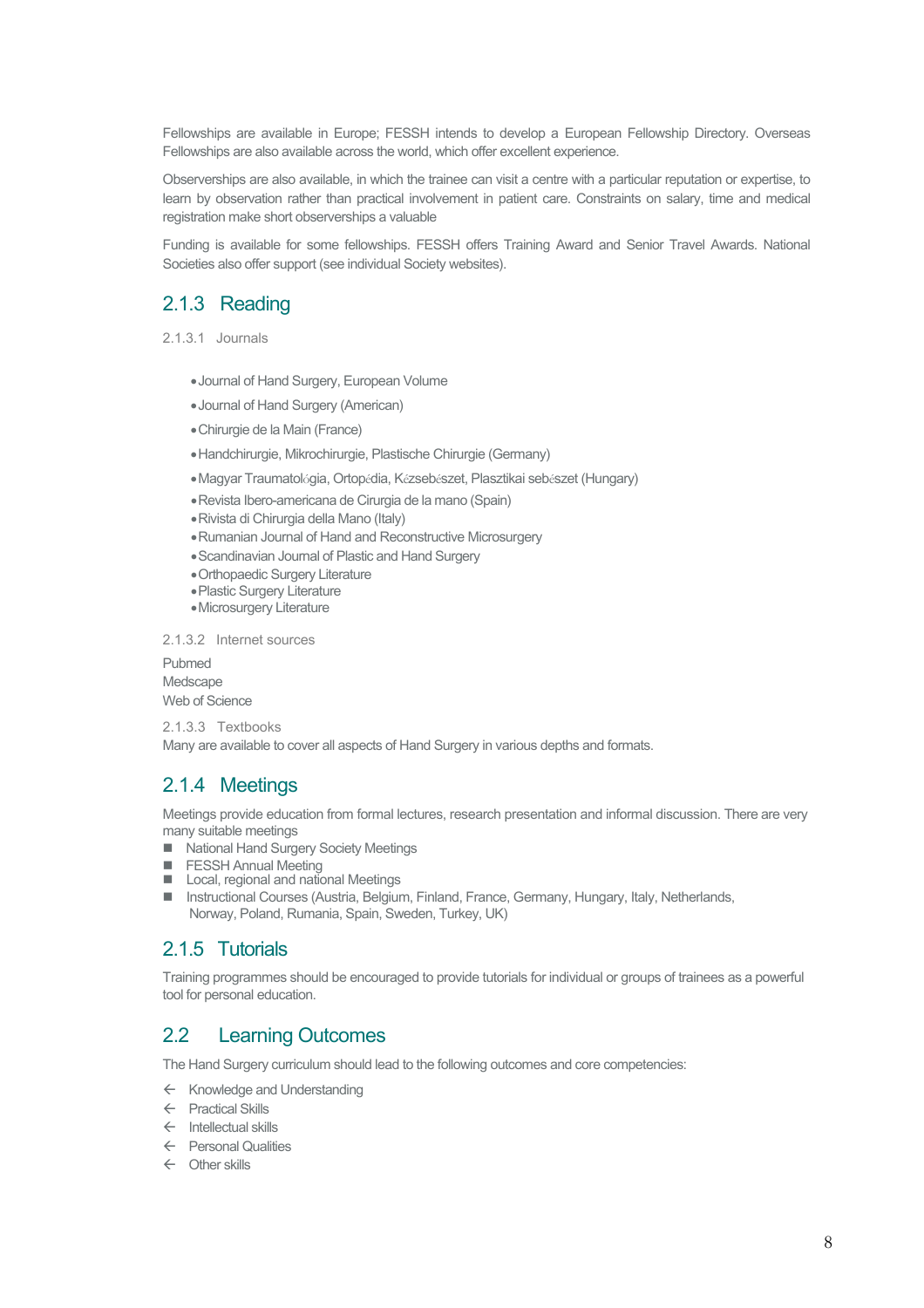# 2.3 Assessment

It is envisaged that an individual's expression of an interest in hand surgery should be supported by formal assessment.

#### 2.3.1 Ongoing work-based assessment

A trainee should be regularly assessed by formal individual appraisal from his supervisor or trainer. The appraisal should have a structured form so that learning goals are set, reviewed mid term and then reviewed at the end of training.

# 2.3.2 Formal Examination

2.3.2.1 European Diploma in Hand Surgery, released by the European Board of Hand Surgery of UEMS

Provider is the Federation of the European Societies for Surgery of the Hand (see 4.3 Certification in Hand Surgery)

2.3.2.2 National Diplomas in Hand Surgery

# 2.3.3 Other Tests

Examples for self assessment include

- American Society for Surgery of the Hand Self Assessment Questionnaire www.assh.org
- Journal of Hand Surgery (European) "So you think you have read this Journal?"

## 3. CORE COMPETENCIES OF THE EUROPEAN HAND SURGEON

#### 3.1 Knowledge and Understanding

#### 3.1.1 Basic Science

- Anatomy of the hand and upper limb
- **Embryology of the Hand and Upper Limb**
- **Physiology of muscle, nerve and bone metabolism**

## 3.1.2 Principles of Hand Surgery

- Injured hand wound care, management of skeletal, vascular, tendon and nerve injuries
- Treatment of fractures and malunions of the hand
- Ligament ruptures and joint instabilities of the hand
- **Arthroscopy of the hand and wrist**
- **Amputations in the hand**
- **Burns of the hand**
- Reconstructive surgery of mutilated hand
- Management of upper limb nerve injuries, including brachial plexus injuries
- Management of tetraplegia, stroke, brain injury and cerebral palsy
- $\blacksquare$  Tendon transfers
- Congenital abnormalities of hand and upper limb
- **Arthrosis of the hand and wrist**
- The arthritic hand in rheumatoid arthritis and other inflammatory arthritides, e.g. LES and scleroderma
- Dupuytren's contracture
- **Nank Overuse syndromes**
- Nerve compression syndromes
- Infections of the hand
- **Vascular disorders**
- **Tumours of the hand**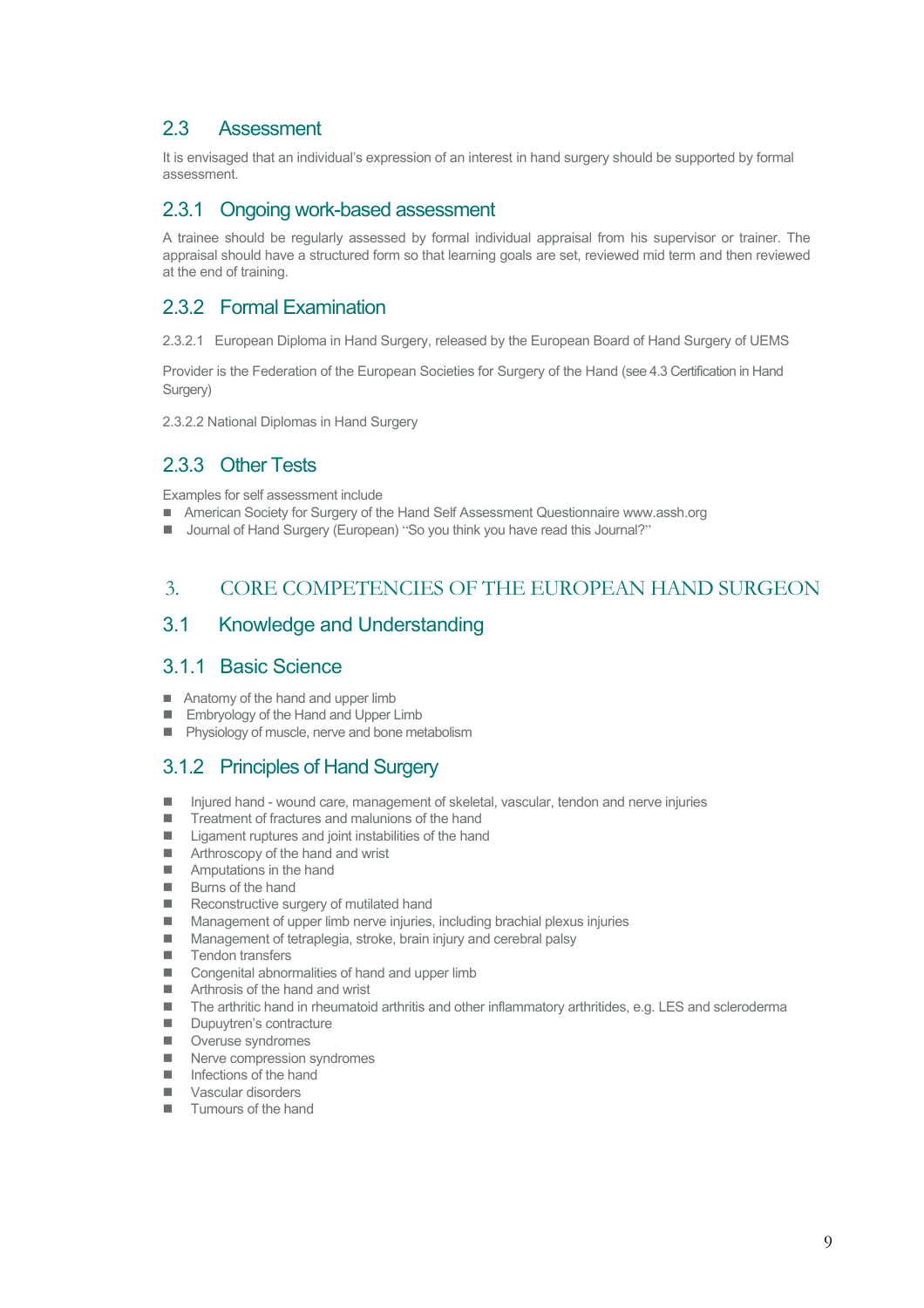## 3.2 Practical Skills

#### 3.2.1 Requirements

Hand Surgery has a very large repertoire of procedures for which the surgeon needs detailed knowledge of the complex anatomy of the hand and wrist, as well as competency in microsurgery, reconstructive plastic surgery and orthopaedics. Some procedures requiring specific practice and skill should be undertaken by only a few (e.g. pollicisation of the thumb, brachial plexus exploration) whereas others (e.g. trigger finger, carpal tunnel) can be undertaken by many practitioners with surgical qualification and basic training; still other procedures, although complex and rarely performed, can be performed by a trained Hand Surgeon by applying familiar techniques to familiar anatomy.

## 3.2.2 List of procedures

Herein follows a description with the operations to be performed independently by the trainee or, for operations of a higher degree of difficulty, as a participant. Microvascular experience is essential.

Surgical procedures can be listed according to the anatomical structures involved:

- A) Skin and subcutaneous tissue
	-
	- 1. Free skin graft<br>2. Pedicled local
	- 2. Pedicled local flaps<br>3. Regional and/or isla Regional and\or island flaps
	- 4. Free flap with microvascular anastomosis<br>5. Treatment of retracting scars of the band
	- Treatment of retracting scars of the hand and wrist
- B) Tendons
	- 1. Flexor tendon repair<br>2. Flexor tendon graft
	- 2. Flexor tendon graft<br>3. Flexor pulley recons
	- 3. Flexor pulley reconstruction<br>4. Flexor tendon tenolysis
	- 4. Flexor tendon tenolysis<br>5. Trigger finger release
	- 5. Trigger finger release
	-
	- 6. Extensor tendon repair<br>7. Extensor tendon graft 7. Extensor tendon graft<br>8. Extensor tendon tenol
	- Extensor tendon tenolysis
	- 9. Tendon sheath synovialectomy
	- 10. Tendon reconstruction in rheumatoid arthritis
	- 11. Tendon transfers (injury, paralysis, spastic conditions)
	- 12. Free muscular flap with microvascular anastomosis
- C) Bone and Joints
	- 1. Closed reduction and fixation of fractures and dislocations
	- 2. Open reduction and fixation of fractures and dislocations
	- Corrective osteotomies
	- 4. Treatment of non-union<br>5. Bone resections
	-
	- 5. Bone resections<br>6. Bone grafts and 6. Bone grafts and substitutes<br>7. Free bone transfers with mi
	- 7. Free bone transfers with microvascular anastomosis<br>8. Finger joint ligament or palmar plate repair/reconstr
	- 8. Finger joint ligament or palmar plate repair\reconstruction<br>9. Wrist ligament repair\reconstruction<br>10. Arthrolysis
	-
	-
	- 9. Writing arthrolysis 10. Arthrolysis 11. Digital\wrist arthroplasty (incl. allo-arthroplasty) 12. Wrist partial and total fusion 13. Hand Arthrodesis
	-
	- 13. Hand Arthrodesis<br>14 Denervation
	- Denervation
	- 15. Synovectomy
	- 16. Arthroscopy
	- 17. DRUJ reconstruction

E) Nerves

- 1. Microsurgical repair of nerve lesions<br>2. Nerve grafting and neurotisation
- 2. Nerve grafting and neurotisation<br>3. Neurolysis
- **Neurolysis**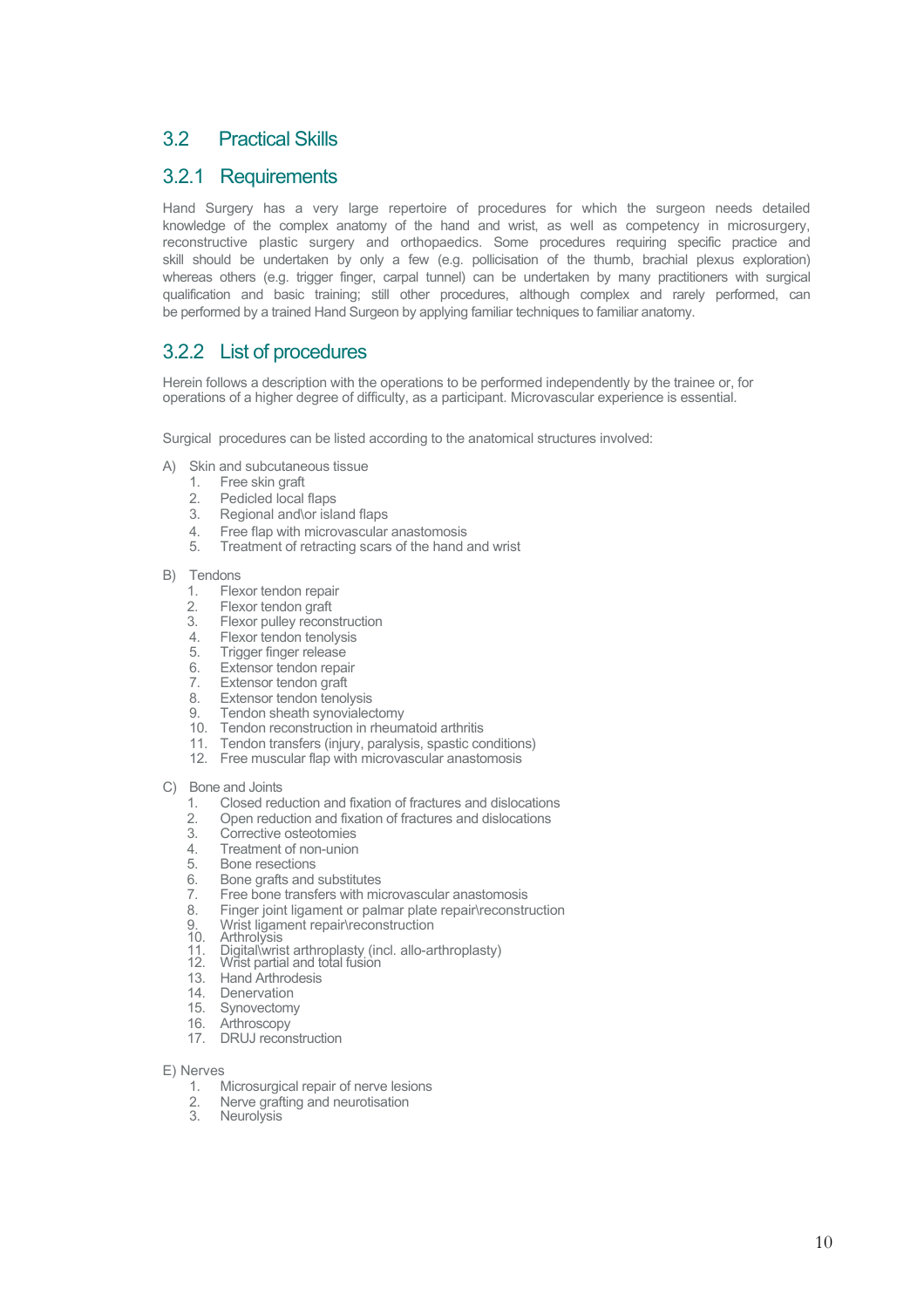- 4. Brachial plexus repair\reconstruction
- 5. Neuromas 6. Nerve tumours
- 7. Treatment of nerve compression syndromes
- G) Blood vessels
	-
	- 1. Microsurgical arterial anastomosis<br>
	2. Microsurgical venous anastomosis<br>
	3. Vein graft Microsurgical venous anastomosis
	- 3. Vein graft<br>4. Adventitier
	- **Adventitiectomy**

List of procedures should also include operations for the treatment of complex trauma of the hand, special diseases, malformations:

- A) Amputations
	- 1. Hand level
	- 2. Carpal or forearm\upper limb level
- B) Replantation in limb amputations
	- 1. Digital or metacarpal level
	- 2. Carpal or forearm\upper limb level
	- 3. Lower limb
- C) Treatment of thermal burn, chemical injury, electrical trauma
- D) Mangled hand treatment
- E) Fasciotomy
- F) Infections of the Hand
	- 1. Treatment of wound infection incl. tendon sheath<br>2. Treatment of paronychial or pulp infection
	- Treatment of paronychial or pulp infection<br>Treatment of osteomyelitis or septic arthritis
	- $\overline{3}$ . Treatment or useptic 4. Necrotising fasciitis
	-
- G) Tumours
	- 1. Resection of skin and soft tissue tumour
	- 2. Resection of bone tumour
	- 3. Resection of tumour-like lesion
- H) Dupuytren's contracture.
- I) Treatment of congenital malformations of the hand

## 3.3 Intellectual Skills

#### 3.3.1 Education

A Hand Surgeon must be able to critically assess a research article or podium presentation, to understand the strengths and weaknesses of the material and to apply it to his own practice.

#### 3.3.1.1 Continuing Medical Education

Education is a life-long process; the Hand Surgeon should take personal responsibility to use all resources to improve and update his knowledge and practice.

#### 3.3.2 Research

The Hand Surgeon should undertake some research during his/her training, At the very least, a thorough understanding of the basics of research is essential:

- $\blacksquare$  formulating a hypothesis
- $\Box$  designing an appropriate methodology to test that hypothesis
- using appropriate statistics to report the research
- deducing appropriate conclusions form the data
- understanding the limitations of a study
- pidemiological principles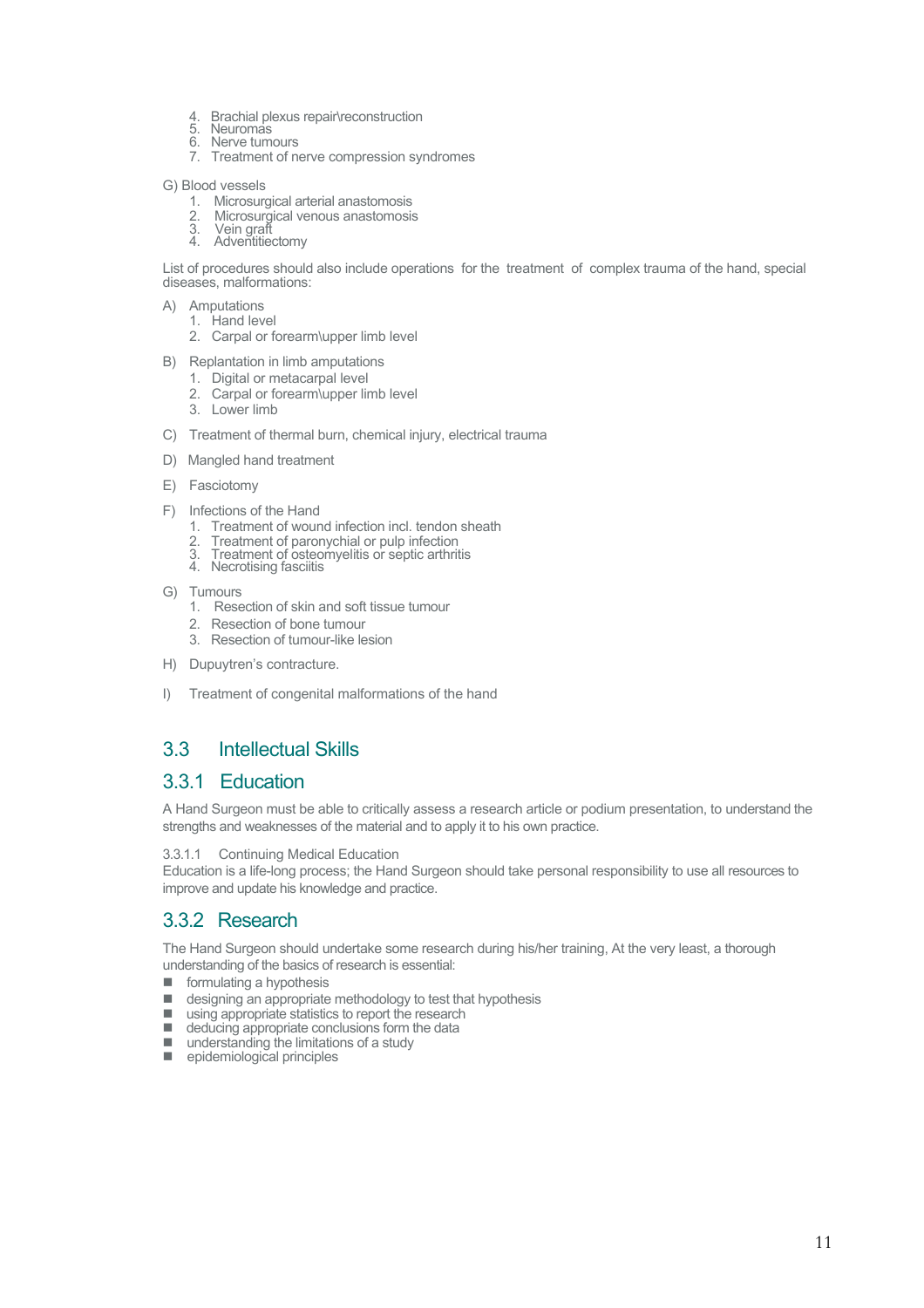# 3.3.3 Audit

The Hand Surgeon should review the outcome of his own practice. As a minimum, a log book should be kept. Procedures with uncertain outcomes or surgeon-dependent outcomes such as joint replacement, scaphoid fracture fixation, tendon grafting, should be routinely monitored for quality. Validated scoring schemes are available for example the QuickDASH , Patient Evaluation Measure (PEM) and Michigan Hand Score.

# 3.3.4 Teaching

Teaching is part of learning. Also, an individual has a responsibility to pass on acquired knowledge and skills so that others can benefit. The Hand Surgeon should also teach the patient so they are better informed of their condition and the treatment options.

# 3.4 Personal Qualities

#### 3.4.1 Team working

Hand Surgeons work with theatre teams, therapists, nurses, junior doctors and many others who are involved in the care of patients. The Hand Surgeon will often be the leader of the team and should develop the necessary qualities of leadership.

## 3.4.2 Delegation

Many problems in Hand Surgery can be shared with others. The Hand Surgeon should develop skills of delegation so that patient care can be safely delegated to the appropriate practitioner to help provide an efficient, safe and cost-effective service.

## 3.4.3 Time Management and Stress Management

Surgery is stressful. It requires long hours with many competing demands on time and skill. Some decisions are uncertain; some procedures are very complex with potentially serious complications and uncertain outcome. The Hand Surgeon must learn to manage time and cope with stress.

## 3.4.4 Referral

The Hand Surgeon must appreciate the responsibility of asking for advice or referring to another practitioner when a case is beyond his expertise or comfort.

# 3.5 Other Skills

#### 3.5.1 Consent

Informed consent is important in developing the confidence of a patient by engaging them in the choice of treatment and avoiding medico-legal issues with unexpected outcomes.

## 3.5.2 Documentation

Clear contemporaneous documentation is important for many reasons: to allow proper handover, for example post-operative instructions; to record the basis of clinical decisions; for medico-legal protection; to collect data for research and audit.

## 3.5.3 Service Management

A Hand Surgeon must be able to prioritise and also develop the skills to manage their service with the skills, resources and personnel available.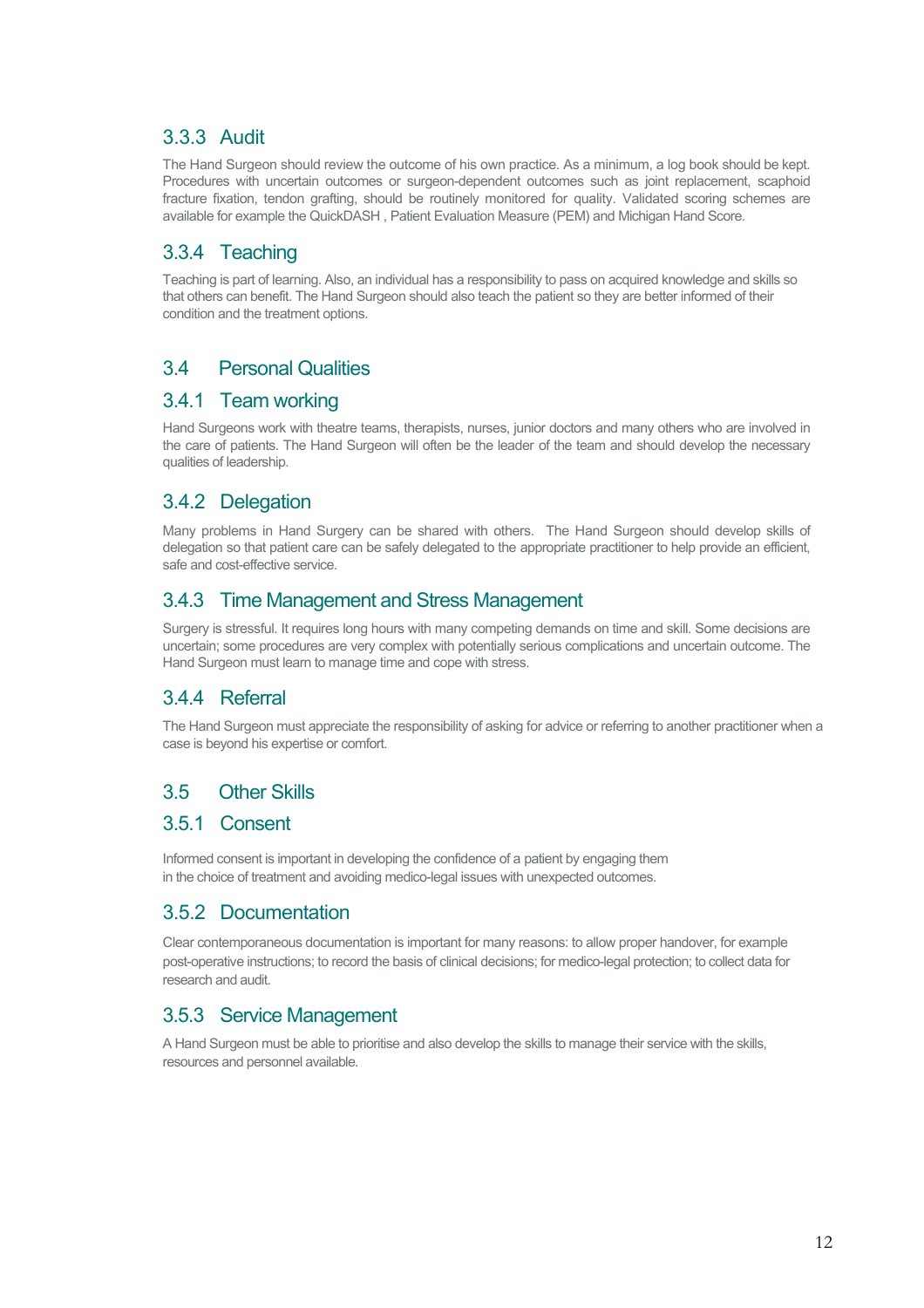# 4. STRUCTURE OF TRAINING OF EUROPEAN HAND **SURGEONS**

Standards of postgraduate medical education have been developed (see reference list) upon which the training of Hand Surgeons in Europe should be based.

## 4.1 Routes into Hand Surgery

Trained Hand Surgeons derive from four routes:

- a) An individual who trains in a country where Hand Surgery is a speciality in its own right
- b) A trained and accredited Orthopaedic or Plastic Surgeon who develops Hand Surgery as a particular qualification
- c) A trained and accredited Surgeon (not Orthopaedics or Plastics) who develops Hand Surgery as a particular qualification interest

An accredited Orthopaedic or Plastic Surgeon who develops Hand Surgery as a particular qualification interest will cover a broad range of Hand Surgery and so less specific Hand Surgery training is required compared with an individual who has training, with or without accreditation, in another major surgical discipline. Hand Surgery certification therefore has to take account of these different routes.

#### 4.2 Assessment

Assessment takes two forms, formative and summative.

## 4.2.1 Formative assessment

This is an ongoing process in which the trainee has teaching, advice and review of his/her progress. It allows the trainee to grow in knowledge and confidence; gaps are identified and filled.

- Regular appraisal and documentation of progress
- Assessment in the workplace Case based discussion Observation of history- taking, examination, surgical procedures
- Assessment outside the workplace Case presentations, research presentations, teaching of colleagues

## 4.2.2 Summative assessment

This is a formal test of whether the trainee has reached an appropriate standard. The requirements for the Diploma, which provides the summative assessment, are described below

# 4.3 Certification in Hand Surgery

## 4.3.1 European Board of Hand Surgery Diploma

This recognises the varied routes into Hand Surgery across Europe. Because of the differences which exist in training in different parts of Europe, different sets of criteria will have to be utilised according to the prevailing pattern of training in the candidate's own country.

a) In countries where training in hand surgery follows accreditation in Orthopaedic or Plastic Surgery, one year's training with 100% exposure to hand surgery in an accredited centre is sufficient for the Diploma Examination.

b) In countries where training in hand surgery follows accreditation in a major surgical speciality other than Orthopaedic or Plastic Surgery, two years' training in an accredited centre with 100% exposure is required.

c) Candidates from countries in which hand surgery is a separate speciality in its own right, may take the European Diploma Examination without further training provided that:

- I. Their general background training (minimum duration 2 years) has incorporated exposure to orthopaedic and/or plastic surgery for at least one year.
- II. Their speciality in Hand Surgery has been for a minimum of three years in an accredited centre with exposure to both orthopaedic and plastic surgery techniques, including microsurgery.
- III. They have achieved accreditation in hand surgery in their own countries.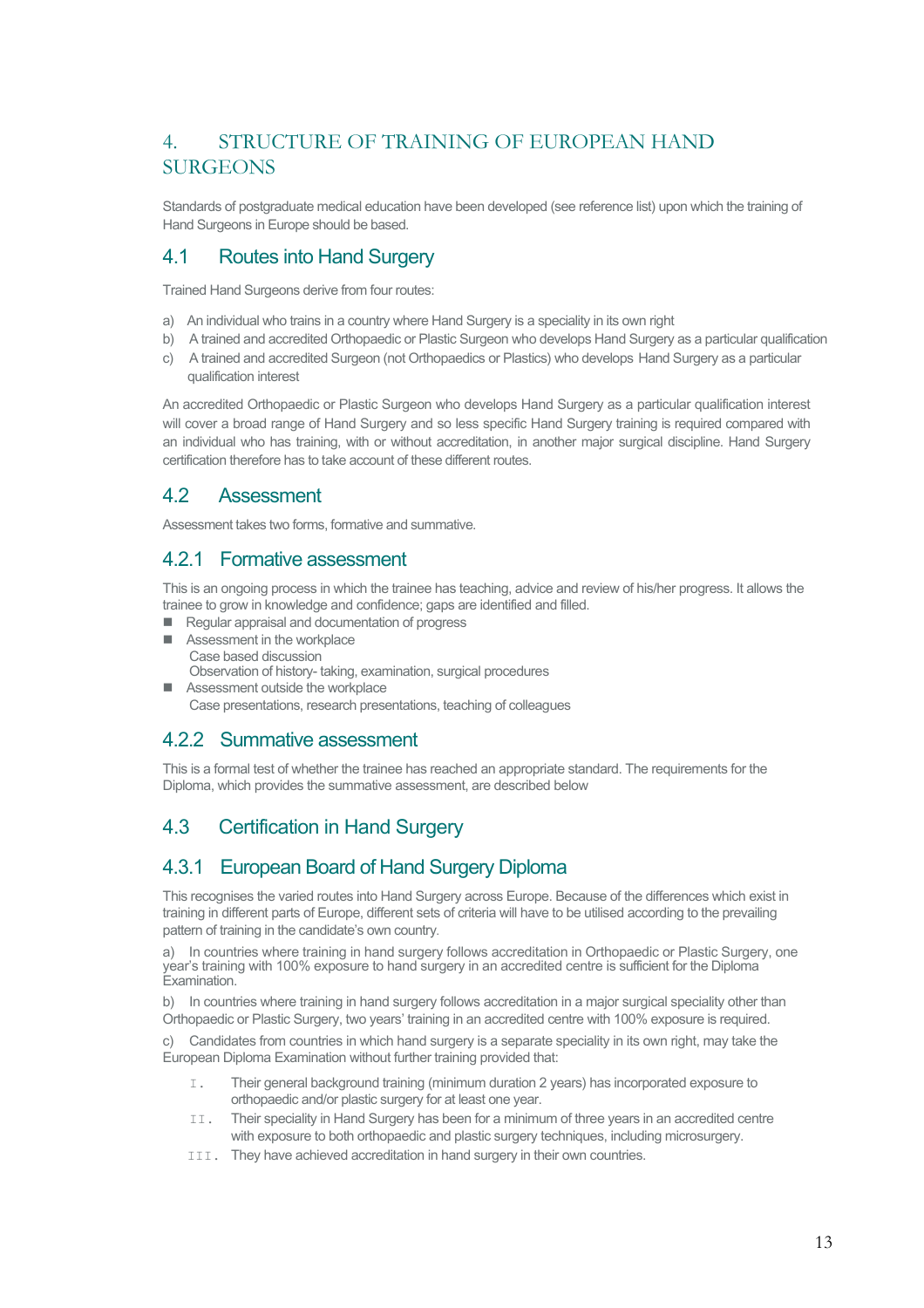A countersigned logbook indicating performed and assisted operations, academic records and training posts held is also required. The logbook contains 14 subsets, including tendon, joint surgery, replantations and congenital conditions and has a guide to the recommended number of operations. The candidate should prove a significant number of operations as operator or first assistant. If possible, the training should be done in an accredited hand surgery training center. At this moment the accreditation of hand surgery training centres is based on the proposals made by national societies. It is also expected that the candidates pursue a scientific activity. The candidates should also have a recommendation from his/her National Society for Surgery of the Hand.

If the candidate fulfils the above requirements he may take the European Examination.

The examination is open, not only to hand surgeons from European member countries, but also to anyone who desires to participate and receive certification in this specific competency, in conformity with European standards.

The examination involves

- $\Box$  Log book submission
- Elimination MCQ
- Two 40 minute oral examinations by two examiners each

# 4.3.2 Recognition of Hand Surgery and National Diplomas

4.3.2.1 Status of each FESSH member Country

**Austria** Hand Surgery is just about to become a speciality with a three year training programme and then an examination due to be developed. Candidates have prior training in Orthopaedics, Trauma, Plastics or General Surgery

**Belgium** Exam administered at 4 Universities, comprising a dissertation (Universite Libre de Bruxelles, University Catholique de Louvain, University de Liege, Universite de Lille II). Training occurs over a period of 2 years, 4 theoretical modules and practical (dissection) per year and 1 year training in a specialised hand centre. Details from olivier.barbier@uclouvain.be

**Bulgaria** No details

**Czech Republic** Hand surgery is not a separate specialty and there is no examination.

Denmark No details

**Estonia** No formal training

Finland Hand surgery is a separate speciality with an examination organized by the University of Helsinki

France Hand Surgery is not a separate qualification but follows training in orthopaedics or plastics. To qualify as a hand surgeon, the orthopaedic or plastic surgeon must spend 1 year as resident and 2 years as Fellow in Hand Surgery training centres accredited by the "Collège de Chirurgie de la Main" (Hand surgery College). The trainee must pass an Inter University Diploma (IUD). There is a University Diploma of Surgery of the Hand and Upper Limb in 2 years (St Antoine, HEGP, Lille, Bobigny, Versailles) and a University Diploma in Microsurgery at Bichat, Fer-a-Moulin and St Louis Hospital Paris.

Germany Hand Surgery is a particular competence (zusatzbezeichnung) after 6 years of General Surgery, Plastic Surgery, Orthopaedics, Paediatric surgery, Neurosurgery. Surgeons then need a further 3 years of Hand Surgery training, completed by an oral examination in Hand Surgery

Greece Hand surgery is not a separate specialty and there is no examination.

Holland Hand Surgery is not a separate speciality and there is no examination. There are no set criteria by which an individual can be classified as a Hand Surgeon. Most hand surgeons have trained in Plastic Surgery, occasionally Orthopaedics.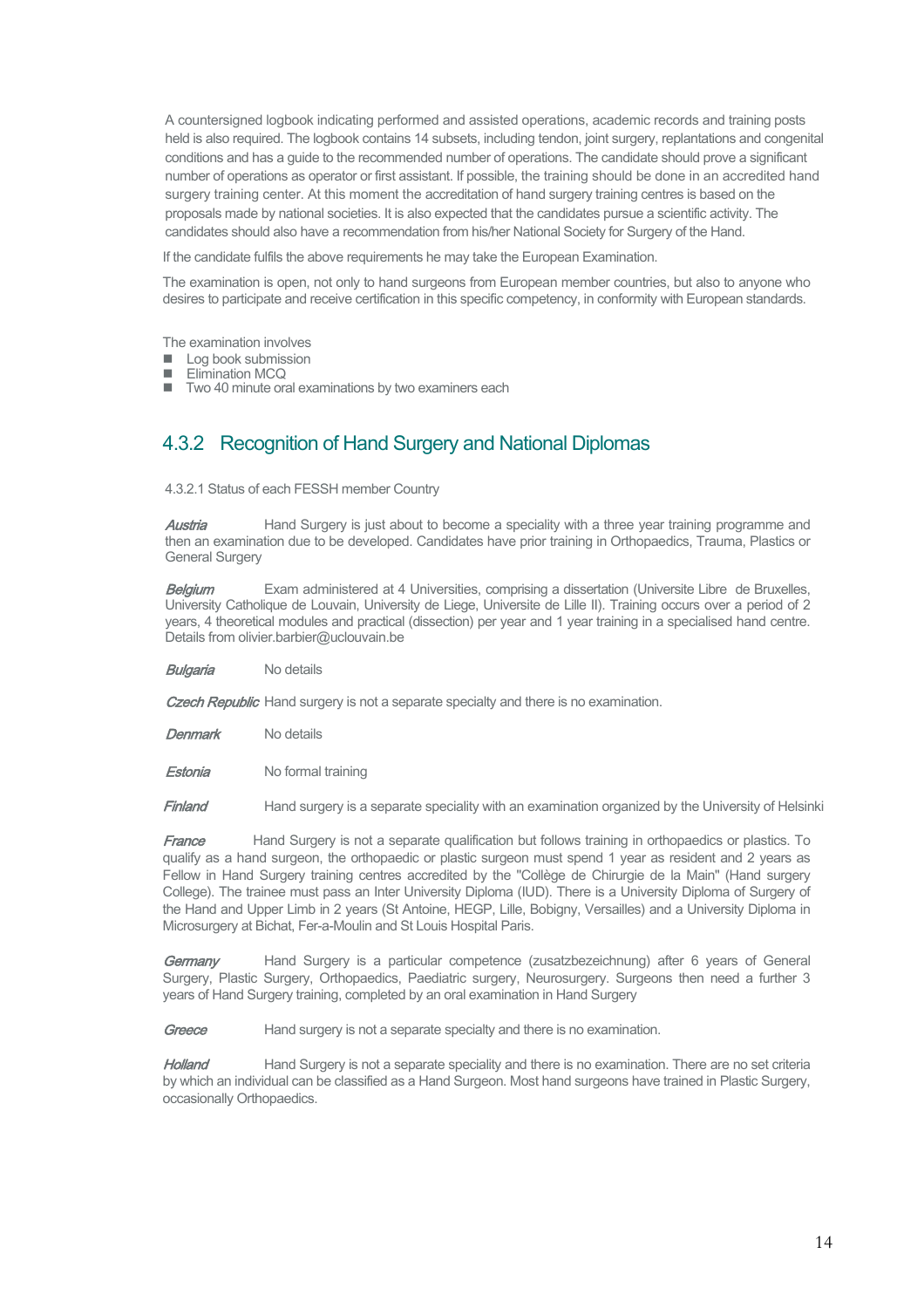Hungary Hand surgery has been recognized as a separate specialty since 1994. There are two years of training after training in, Orthopaedics, Trauma or General Surgery, as well as a practical and theoretical oral examination. Over 80% are trained as Trauma Surgeons.

Ireland No details

**Italy** Hand surgery is not a separate speciality and there is no examination. There are University Masters in hand surgery: the participant should attend 1500 hours of teaching (800 lectures, 700 clinical). Each of the Masters gives 60 formative credits. Hand surgeons come from orthopaedics or plastic surgery specialties.

Latvia No details

Norway There is a Diploma in Hand Surgery awarded by the Norwegian Society for Surgery of the Hand. To obtain the Diploma the candidate has to be a specialist in orthopaedic, plastic or general surgery and in addition has to fill certain criteria (detailed in "the Log Book" made by the Hand Society).

| Poland                | No details                                                                                  |
|-----------------------|---------------------------------------------------------------------------------------------|
| Portugal              | No details                                                                                  |
| Rumania               | There is no formal training and no examination. Hand surgeons derive from Plastic Surgery   |
| Russia<br>examination | Entry is through Orthopaedic Surgery. No specified criteria for being a Hand Surgeon and no |
| Slovenia              | No information                                                                              |

Spain There is no formal training programme or examination. Trainees can undertake a Hand Surgery Fellowship after Plastic or Orthopaedic Training.

**Sweden** Used to be separate but in 2007 rules changed. Hand Surgery is now a branch of Orthopaedics. After 5 years of orthopaedic training, there are two further years of hand surgery training and attendance at 6 courses. The FESSH Diploma entitles a salary raise of 150 to 200 Euros per month.

**Switzerland** Hand Surgery is recognized as a separate specialty. After 2 years of general training in Plastics, Orthopaedics, General or Paediatric Surgery, there is a 4 year training programme in at least 2 different centres. The trainee must attend 6 national or international conferences or courses and must be the first author of a peer-reviewed article on hand surgery. The trainee must also give 2 oral presentations at a hand surgical congress and complete a log book. There is a final oral examination organized by the Swiss Hand Society.

**Turkey** Hand Surgery has just been accepted as a particular qualification. An examination should be developed within two years.

UK Hand Surgery is not quite a separate speciality although holding of the FESSH Diploma and appropriate training has led to recognition by the licensing body (General Medical Council). The BSSH and University of Manchester hold an examination each year. Hand Surgeons gain their board examinations in Orthopaedic or Plastic Surgery and can then specialise in Hand Surgery. At least one year as a Fellow in a recognized centre in the UK or abroad is expected although there are no formal requirements for someone to promote themselves as a hand surgeon. Further details www.bssh.ac.uk /education/diploma

#### 4.4 Trainers

Trainers will be trained Hand Surgeons who are able to provide the time, enthusiasm and resource to support the educational needs of the trainee. The Trainer should be recognised by his or her peers as an individual with the proper attitude, reputation and credentials to train.

## 4.5 Training Centres

There are very many excellent centres for training in Hand Surgery throughout Europe. Formal recognition is a future option (see 5.)